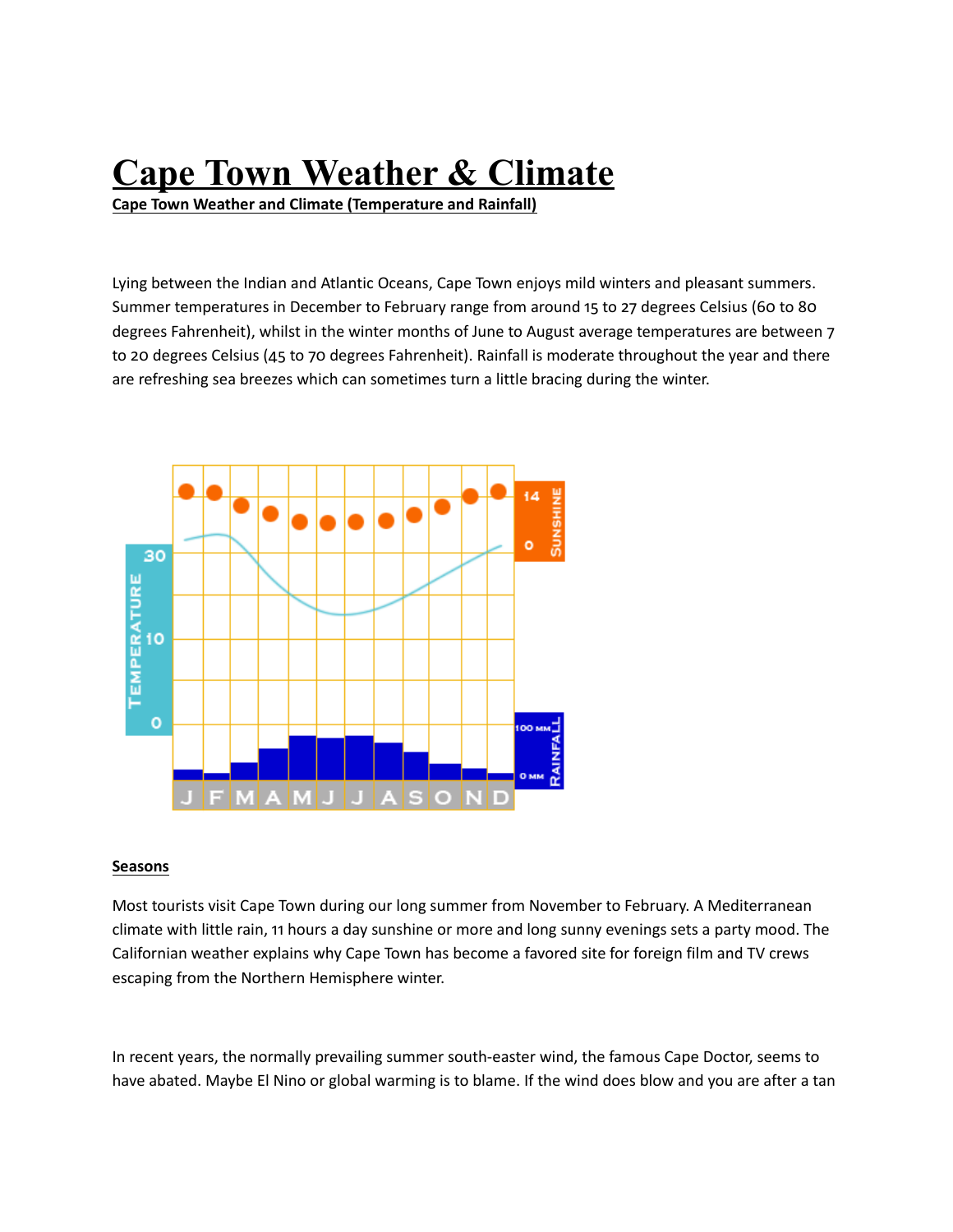or the beach, remember that mornings are usually much less windy, and that certain beaches (Clifton, Boulders) are much more protected than others.

Conventional local wisdom used to be that spring (September and October) and autumn (April and May) are the smart times to visit Cape Town. They are usually balmy in‐between seasons, with little wind, when nature is at its showiest. If you are into flowers or whale-watching, or seeing the vineyards at their best, these are great seasons to be in the Cape.

Although Cape Town winters have a reputation for rain and wind, they often produce perfect days or even weeks. Some climatic change seems to have reduced winter rainfall, and when it's not raining, winter becomes a perfect green season, when temperatures can reach a summery 26C (80F) or higher. Capetonians watching the World Cricket Cup being played in England in June regularly enjoyed temperatures and weather much more suitable for cricket here than they were there. This time is known in Cape Town as the "Secret Season" ‐ because of all the secret pleasures to be experienced!

Whatever season you have chosen to visit Cape Town, be warned of the old joke. Cape Town has four seasons - sometimes in the same day. This is especially true if you plan to go hiking or be outdoors. Check the weather forecasts in local papers, on radio or available on [www.weather.iafrica.com](http://www.weather.iafrica.com/)

South African summer holidays (usually from the first week of December to mid January), and Easter are peak periods for visiting Cape Town, so you should plan trips reasonably in advance, and be prepared for lots of company. Cape Town Restaurants are full and many visitors from upcountry book them weeks before arriving in Cape Town.

## **The Cape Doctor**

The prevailing spring and early summer wind, the South‐Easter (otherwise known as the "Cape Doctor") arises as a spin‐off from anticyclones deep in the Southern ocean. It arrives at the peninsula by way of False Bay, its velocity often being given a boost by the "corner effect" round Cape Hangklip.

One arm of the South‐Easter sweeps around the eastern flanks of Table Mountain, where its moisture, picked up from the ocean and the warm waters of False Bay, helps to keep the vegetation green through